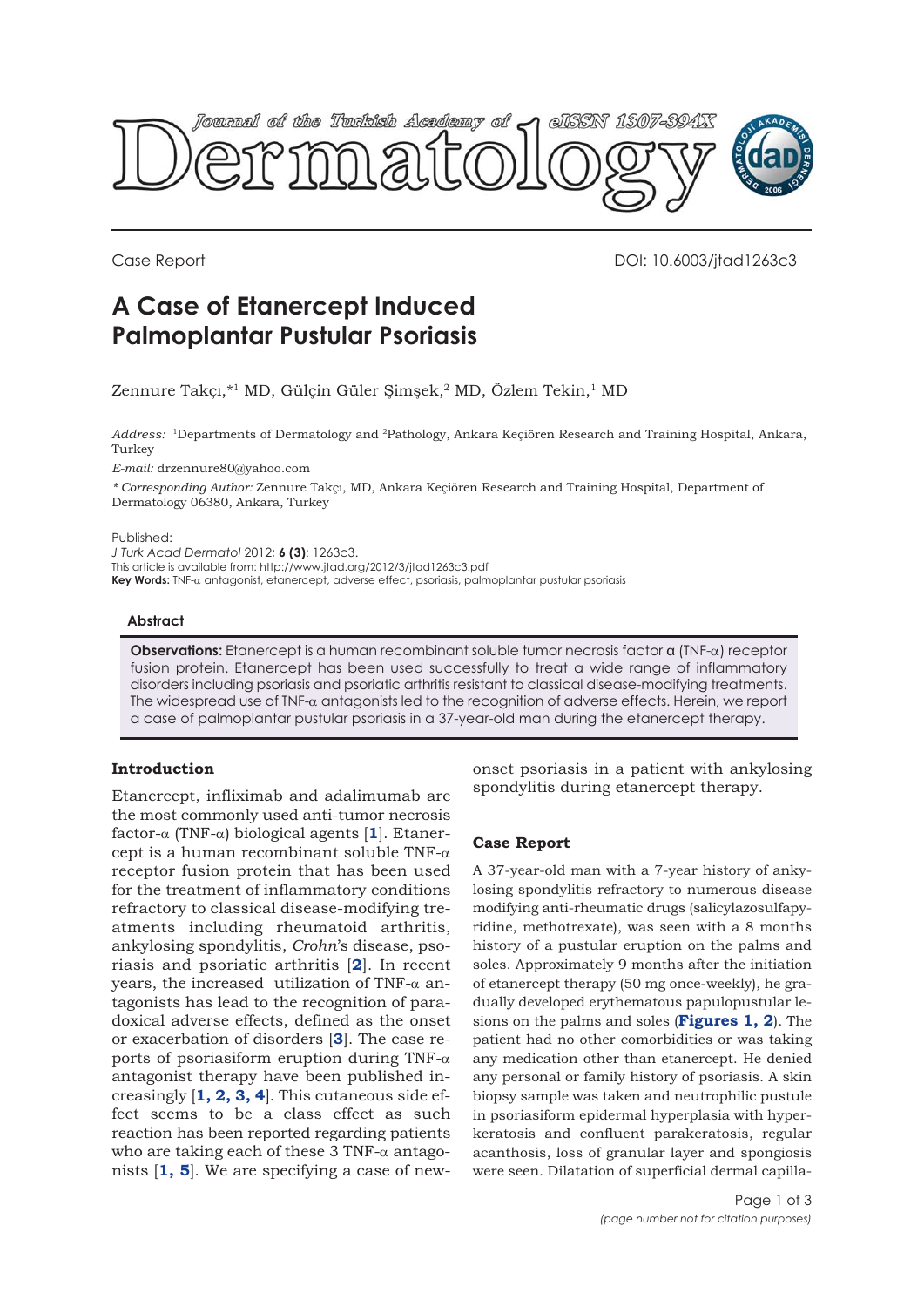<span id="page-1-0"></span>*J Turk Acad Dermato*l 2012; **6 (3)**: 1263c3. http://www.jtad.org/2012/3/jtad1263c3.pdf



**Figure 1 and 2.** Erythematous scaly pustular lesions on the palms and soles

ries, perivascular monocytic inflammation was noticed in the upper dermis (**Figure 3**). The findings were consistent with psoriasis. We considered the skin lesions with the clinical and histopathological findings as palmoplantar pustular psoriasis due to etanercept. 0.05% clobetasol 17-propionate cream is used once daily for 3 weeks repeatedly for two months than combined with topical calcipotriol but the treatment benefit was inadequate. Despite the inadequate response to topical therapies, etanercept treatment was continued due to the effective control of joint disease. During the follow-up, at the 20<sup>th</sup> month of etanercept therapy, psoriasiform eruption development has been observed at his knees and elbows (**Figure 4, 5**).

### **Discussion**

TNF- $\alpha$  antagonists have given new insights in the treatment of rheumatic diseases, inflammatory bowel diseases and have had great success in the treatment of psoriasis and psoriatic arthritis [**[6](#page-2-0)**]. Long-term use of systemic immunsuppressive agents in psoriasis management can cause serious side effects like hepatotoxicicity, nephrotoxicity, teratogenicity and myelosuppresion. Therefore, biologic agents promising long term safety in psoriasis



**Figure 2.** Neutrophilic pustule in psoriasiform epidermal hyperplasia with hyperkeratosis and confluent parakeratosis, dilatation of superficial dermal capillaries and perivascular monocytic inflammation ( H&E X 10)

treatment are introduced in dermatologic practice [**[7](#page-2-0)**]. Although the treatment effect mechanisms of TNF-α antagonists in psoriasis, are not precisely known, it may involve the reduction of inflammatory cytokines in psoriatic skin and decrease epidermal hyperplasia and cutaneous inflammation [**[2,](#page-2-0)**



Figure 4 and 5. Erythematous scaly patches on the knees and elbows